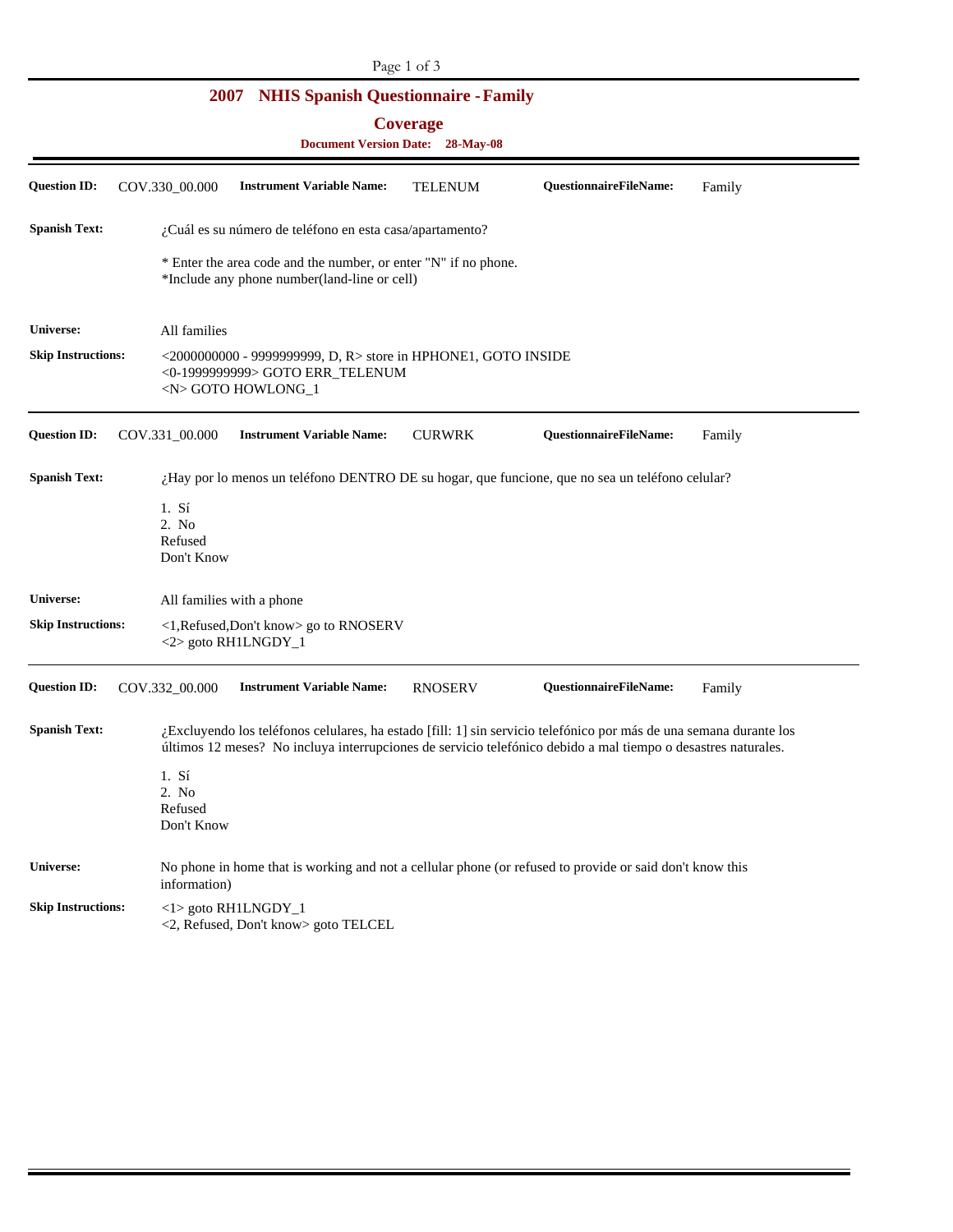## **2007 NHIS Spanish Questionnaire - Family**

**Coverage** 

| <b>Document Version Date:</b> |  | <b>28-May-08</b> |
|-------------------------------|--|------------------|
|                               |  |                  |

| <b>Question ID:</b>       | COV.333_01.000                                                                                                                                                                                       | <b>Instrument Variable Name:</b>                                                                                                  | RH1LNGDY_1          | QuestionnaireFileName: | Family |  |  |
|---------------------------|------------------------------------------------------------------------------------------------------------------------------------------------------------------------------------------------------|-----------------------------------------------------------------------------------------------------------------------------------|---------------------|------------------------|--------|--|--|
| <b>Spanish Text:</b>      | Excluyendo los teléfonos celulares, ¿Por cuánto tiempo ha estuvo [fill: 1] sin servicio telefónico durante los<br>últimos 12 meses?                                                                  |                                                                                                                                   |                     |                        |        |  |  |
|                           | * Enter number for time without telephone service.                                                                                                                                                   |                                                                                                                                   |                     |                        |        |  |  |
|                           | [fill: 1] If single person family fill "usted", else fill "su familia"                                                                                                                               |                                                                                                                                   |                     |                        |        |  |  |
| Universe:                 | Respondents with no phone or who have no working land-line phone or who have been without land-line phone<br>service for one week or more during the past 12 months.                                 |                                                                                                                                   |                     |                        |        |  |  |
| <b>Skip Instructions:</b> | $<1-365>$ goto RH1LNGDY_2<br><0, Refused, Don't know> goto TELCEL                                                                                                                                    |                                                                                                                                   |                     |                        |        |  |  |
| <b>Question ID:</b>       | COV.333_02.000                                                                                                                                                                                       | <b>Instrument Variable Name:</b>                                                                                                  | RH1LNGDY_2          | QuestionnaireFileName: | Family |  |  |
| <b>Spanish Text:</b>      | * Enter time period for time without telephone service.                                                                                                                                              |                                                                                                                                   |                     |                        |        |  |  |
|                           | $1. \text{Día}(s)$<br>$2.$ Semana $(s)$<br>$3.$ Mes $(es)$                                                                                                                                           |                                                                                                                                   |                     |                        |        |  |  |
| Universe:                 |                                                                                                                                                                                                      | Gave number at RH1LNGDY_1                                                                                                         |                     |                        |        |  |  |
| <b>Skip Instructions:</b> | <1> if RH1LNGDY_1 lt '7' goto ERR1_RH1LNGDY_2 else goto TELCEL<br><2> if RH1LNGDY_1 gt '52' goto ERR2_RH1LNGDY_2 else goto TELCEL<br><3> if RH1LNGDY_1 gt '12' goto ERR3_RH1LNGDY_2 else goto TELCEL |                                                                                                                                   |                     |                        |        |  |  |
| <b>Question ID:</b>       | COV.334_00.000                                                                                                                                                                                       | <b>Instrument Variable Name:</b>                                                                                                  | <b>TELCEL</b>       | QuestionnaireFileName: | Family |  |  |
| <b>Spanish Text:</b>      |                                                                                                                                                                                                      | $i$ Tiene [fill: 1] un teléfono celular que funciona?                                                                             |                     |                        |        |  |  |
|                           | $1. S$ í<br>2. No<br>Refused<br>Don't Know                                                                                                                                                           |                                                                                                                                   |                     |                        |        |  |  |
| <b>Universe:</b>          | All families                                                                                                                                                                                         |                                                                                                                                   |                     |                        |        |  |  |
| <b>Skip Instructions:</b> | <1> goto WRKCEL                                                                                                                                                                                      | $\langle 2,$ Refused, Don't know> if CURWRK = '1' and RNOSERV = '1'<br>goto CELLOUT<br>elseif $POS2 = 0'$<br>else<br>goto hhc.ADC | goto hhc.NAME_FNAME |                        |        |  |  |